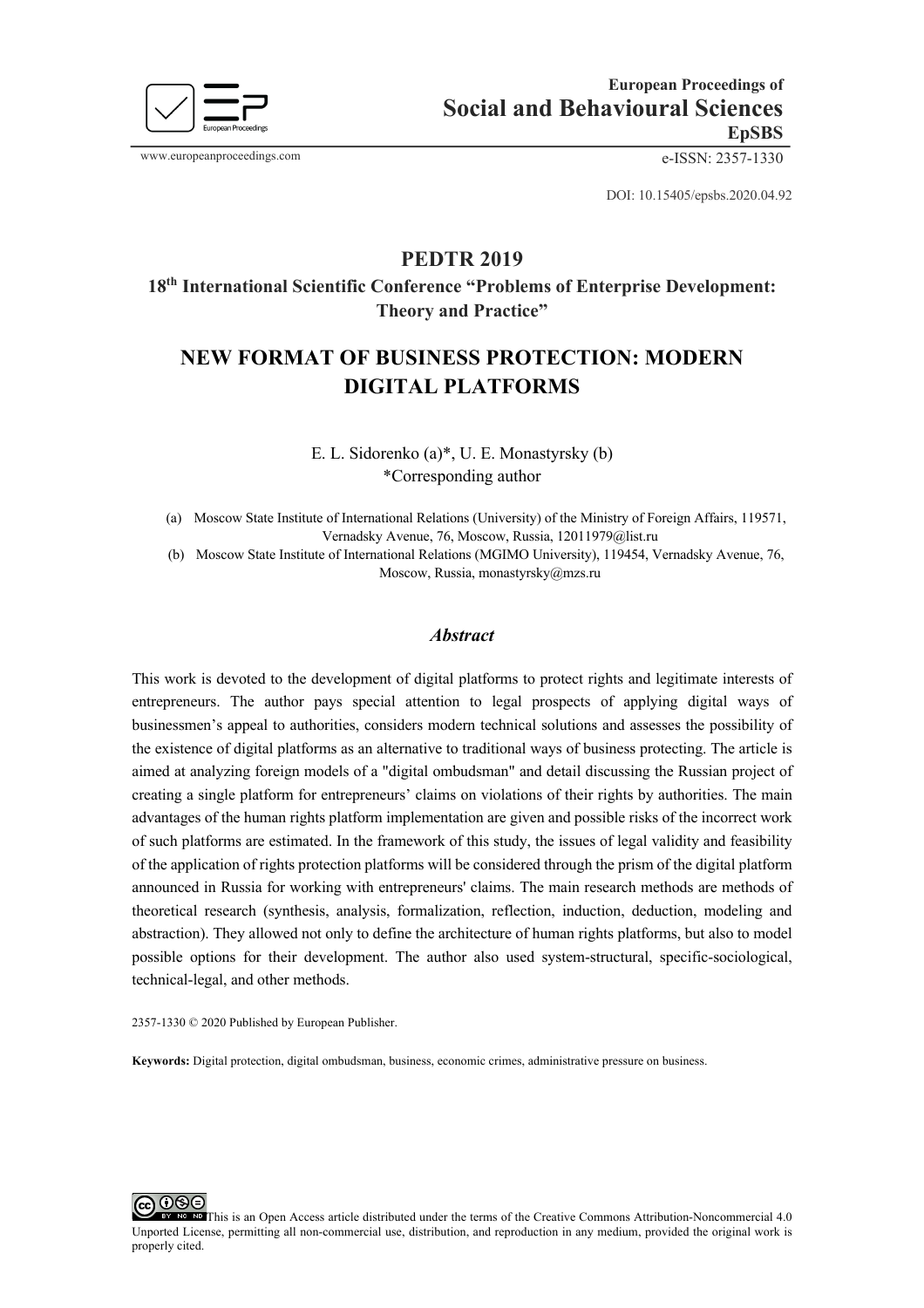# **1. Introduction**

One of the digitalization trends in the social sphere is the development of human rights platforms. And despite the fact that numerically this trend is not yet very notable, there is a focus on the creation of platforms that would allow not only to protect the applicants' rights, but also to ensure transparency of claims through public control services. The European Bank for Reconstruction and Development became one of the initiators of the creation of such platforms. It helps individual states to organize a system of a digital business protection. Currently, under its supervision, public control projects are being conducted in Albania, Armenia, Kazakhstan and the Ukraine (European Bank for Reconstruction and Development, 2019). However, in most cases, projects do not live up to their name because of the very limited digitalization degree of human rights platforms. As a rule, the digitalization is reduced only to the possibility of accepting an appeal via the platform, while each applicant retains the opportunity to apply to an ombudsman in writing or in person. Thus, the concepts of a "digital platform" and a "digital way" of rights protection within the traditional ombudsman service for the entrepreneurs' rights protection are being replaced.

Of great interest is the experience of Australia, where a digital platform was launched to protect the rights of small and family businesses. In addition to handling complaints against the authorities, it helps to resolve disputes between organizations and authorities in case of the violation of rights of small companies (Australian Government, 2019). In the UK, there is an electronic ombudsman system established by the parliament, on the website of this service you can file a complaint against the actions of more than 300 organizations and public authorities (Parliamentary and Health Service Ombudsman, 2019). The country also has a rights protection system in the field of municipal administration and social protection (Local Government and Social Care Ombudsman. Official Website, 2019) and a system of online consultations on the rights protection (Citizens Advice, 2019), which not only consider incoming applications, but also provide the necessary legal assistance to businessmen. The need to protect the entrepreneurs' rights has led to the creation of specialized platforms for business protection in the field of digital transactions and payments (Ombudsman Scheme for Digital Transactions (OSDT)). The financial digital ombudsman was announced in India in early 2019 and its main task is to respond to rights violations of the usage of new digital tools (ET Rise, 2019). Taking into account the pace of digitalization of the state and different social spheres, there is every reason to believe that in the near future the number of human rights platforms will only increase. The question, however, is whether their creation is appropriate, and whether the development of the digital legal protection will conflict with traditional response and control mechanisms.

## **2. Problem Statement**

The apparent lag of the legislation behind technological advances in the field of human rights raises questions about whether it is permissible to register and record legal information received on the human rights platform, and what legal status the platform has in the administrative and judicial proceedings. It is important to note that the formulation of these questions is not new to the modern legal doctrine. In one aspect or another, they were raised in connection with the assessment of the ombudsman's work within the framework of the open government concept (OECD, 2018), harmonization of the work of international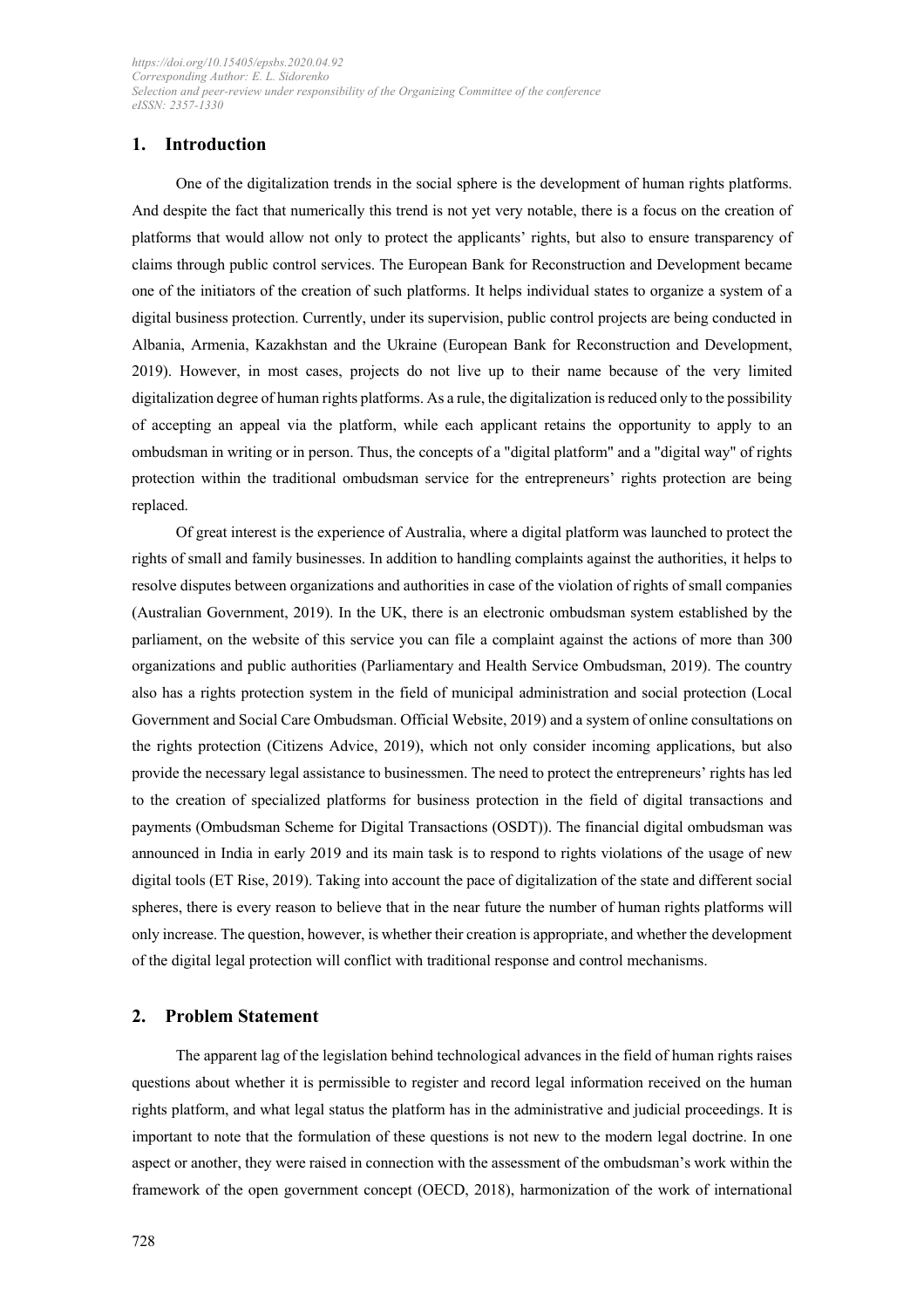organizations (Posta, 2015), determining the feasibility of creating the institute of the financial business protection (Thomas  $\&$  Frizon, 2012); through the prism of possible development scenarios for the ombudsman institution (Jorgensen, 2017) and the rights protection of digital services consumers (Thorun & Diels, 2019). However, despite the importance of these problems, it should be noted that the most important issues of the legitimacy of the platform's work (namely, the registration of claims and the legal obligation to consider them) have not yet been solved either at the level of individual states or the international community as a whole.

### **3. Research Questions**

In this regard, it is timely and important to consider the issues raised through the prism of the Russian project for the entrepreneurs' rights protection, namely the legal status of the autonomous non-profit organization "Platform for working with entrepreneurs' claims", goals and objectives of its activities, as well as resource opportunities for operational and full protection of the entrepreneurs' rights. The answers to these questions will help not only to reveal the potential of digital technologies in human rights activities, but also to determine the essence of the conflict between old and new human rights mechanisms.

#### **4. Purpose of the Study**

The purpose of this article is to analyze foreign experience in creating models of a "digital ombudsman" and discuss the similar Russian project in detail that is an attempt to make a single platform for entrepreneurs' claims on violations of their rights by authorities. The author considers the main advantages of such a platform implementation and tries to estimate possible risks of its incorrect work.

## **5. Research Methods**

The author used a wide range of methods of theoretical research (synthesis, analysis, formalization, reflection, induction, deduction, modeling and abstraction). They allowed not only to define the architecture of human rights platforms, but also to model possible options for their development. The author also used system-structural, specific-sociological, technical-legal, and other methods: with their help, the legal nature of the digital ombudsman was determined and the range of legal risks associated with the use of new digital technologies in law enforcement activities was designated. Sociological methods of analysis (surveys, questionnaires, analysis of statistical data) allowed analyzing the phenomenon of human rights platforms through the prism of their compliance with the main digitalization trends of a state and a municipal administration and on this basis assessing the social demand for new human rights institutions.

### **6. Findings**

The idea of creating a digital platform to protect the entrepreneurs' rights was voiced by the President of the Russian Federation Vladimir Putin. In his address to the Federal Assembly of 20 February 2019 he stressed that under conditions of the administrative pressure on business and the unsatisfactory work of law enforcement agencies in the field of entrepreneurial crimes investigation, it is extremely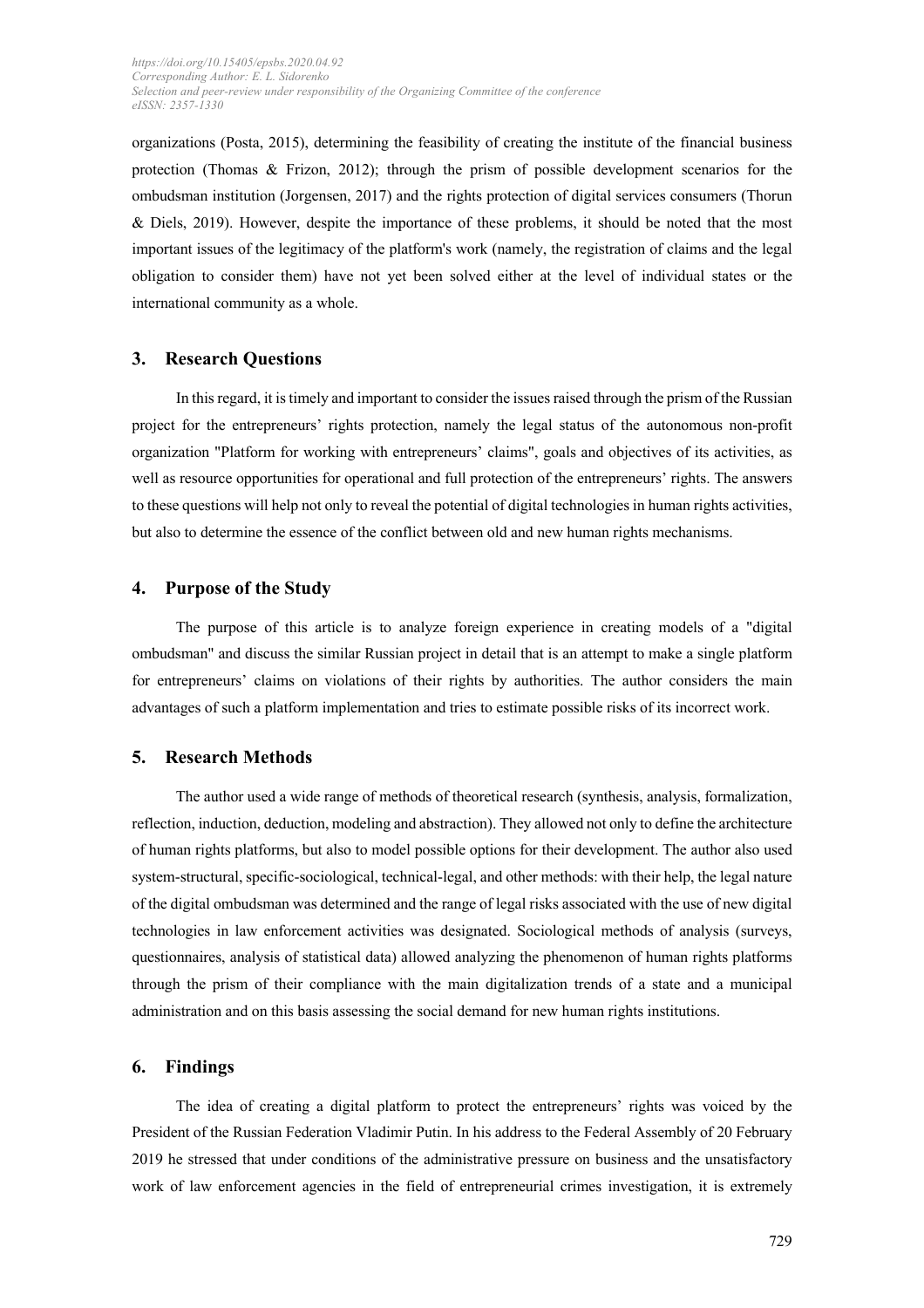important to combine efforts of the state and the business community to create a special digital platform by which businesses will be able not only to make public information about the burden on businesses, but, which is even more important, to obtain consideration of the merits.

After preliminary consultations with leading Russian business associations (public organizations "Russian Union of Industrialists and Businessmen, Trading-Industrial Chamber of the Russian Federation", "Business Russia", "OPORA Russia" and "Agency for Strategic Initiatives") the Ministry of the Economic Development of the Russian Federation has prepared an Order of the Government of the Russian Federation of June 4, 2019 No. 1197-R.

In accordance with this order, the operator of the digital platform for working with entrepreneurs' claims became a non-governmental autonomous organization "Platform for working with entrepreneurs' claims"(hereinafter – the Platform or Digital Ombudsman). The purpose of this human rights platform was to promote the development of the business climate in the Russian Federation, to improve the business environment, as well as to reduce administrative pressure on business.

The statutory documents of the digital platform enshrine a wide range of its responsibilities: support of digital services for collecting and processing claims, analysis of business needs based on the synthesis of received applications, participation in the development of regulatory legal acts aimed at improving the business climate, organization of interaction between business and law enforcement agencies, development and promotion of initiatives to improve the business climate, information support for small and mediumsized businesses, interaction with domestic and international organizations in terms of studying the best business protection practices.

The supreme collegial management body for this platform is the Supervisory Board which structure includes heads of the all-Russian business associations, the advisor to the president of the Russian Federation, business Ombudsman and heads of law enforcement agencies (the Ministry of Internal Affairs of Russia, General Prosecutor's Office, Investigative Committee and Federal Security Service of the Russian Federation).

Never before in the modern Russian history, any human rights project in the business field has had such a wide representation as the Platform has. The composition of the Supervisory Board makes it possible to fully and effectively solve the statutory tasks of the platform through an open dialogue between business and government.

The technical options inherent in the project architecture allow to verify information about the applicant quickly, confirm his status and specify data on the time and place of the offense, as well as information about the responsible officials. And the unification of data from the Ministry of Internal Affairs of Russia, General Prosecutor's Office, Investigative Committee and Federal Security Service of the Russian Federation on a single platform ensures a full range of the claim movement within its jurisdiction. In addition, the applicant is assigned the opportunity to appeal not only to law enforcement agencies, but also to leading business associations. The latter are obliged to place their reasoned position using the platform resources.

Through the creation of a transparent mechanism for the placement and consideration of claims, the possibility of unjustified refusal in their consideration is excluded, as well as the risk of distortion and falsification of data is minimized. A distinctive feature of the Platform is that only entrepreneurs will apply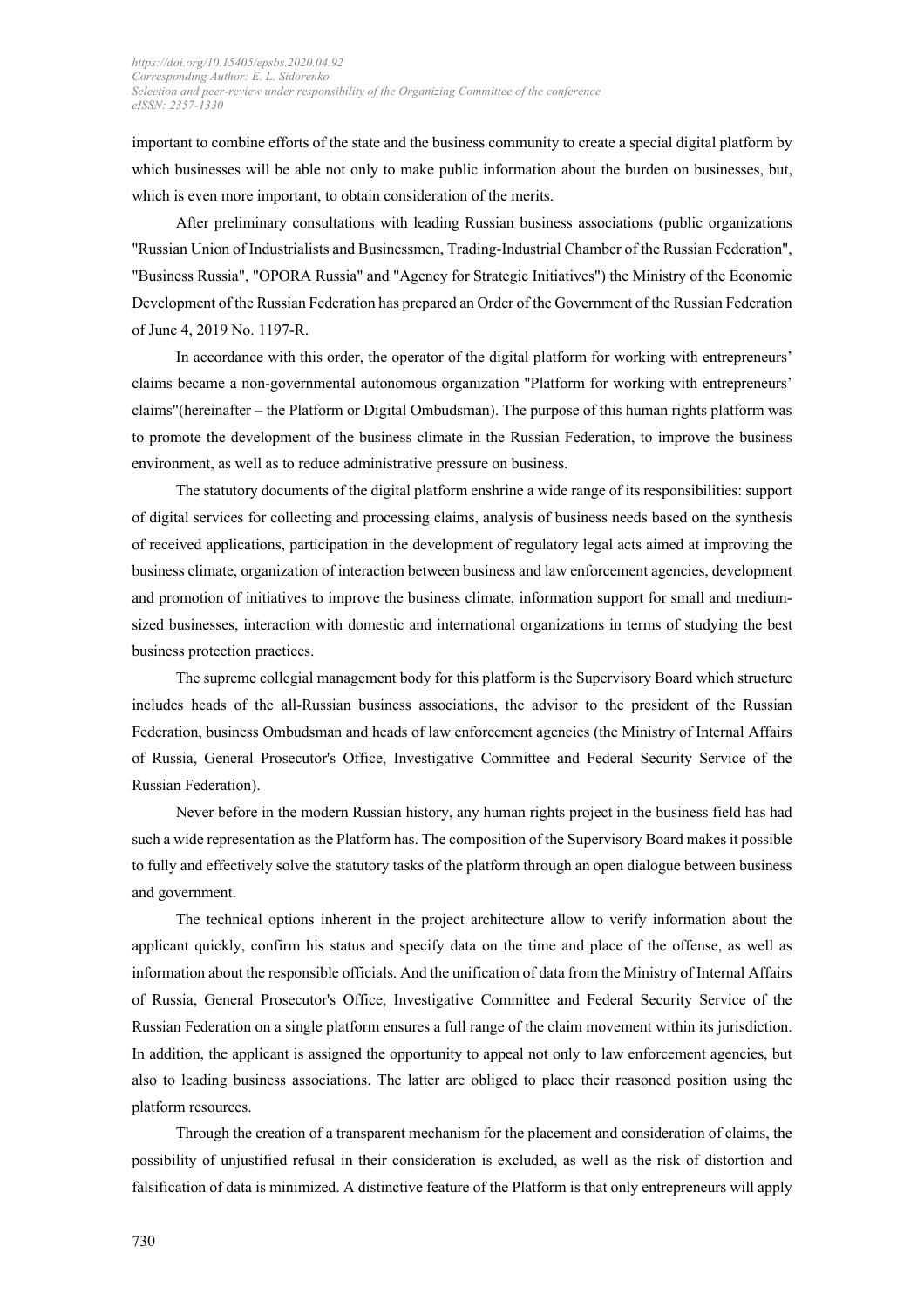to it and only on a strictly limited range of issues related to illegal actions of law enforcement agencies and administrative pressure on business. But the main advantage of this digital platform is that its activities are provided on the basis of the adoption by law enforcement agencies special regulations for working with the Platform. In November 2019, such regulations have been approved by the heads of the Ministry of Internal Affairs, the Investigative Committee and the Federal Security Service of the Russian Federation.

According to the developers' ideas, claims received from entrepreneurs should be considered at the level of the Central Office of law enforcement agencies, it will eliminate corruption risks and enables to avoid possible administrative pressure in the regions. In this case, the Platform performs two tasks simultaneously: it allows businessmen to rely on an objective consideration of their claims and at the same time provides the Central Apparatus of law enforcement agencies with information about the work quality of their regional departments. Thus, the use of digital technologies allows not only to protect the entrepreneurs' interests, but also create a broad database on the work of state bodies and possible administrative barriers. But with the undoubted advantages of the Platform, it is impossible not to note a number of issues that have not yet found their solution yet.

First, the procedure of the entrepreneurs' claims selection is contradictory. Defining the removal of administrative barriers as the main objective of the Digital Ombudsman, the project authors have not developed a unified methodological approach to the understanding of this term. It is not clear what offenses on the part of officials may constitute the content of the term "administrative barrier", if control and supervisory functions were excluded from it at the very beginning (it is assumed that for such claims there are specialized services in the field of control and supervisory activities).

It is also not clear what is meant under the "protection of entrepreneurs", and whether a person can apply for protection if he has the status of an entrepreneur, but the crime committed against him is not related to his business. There is no answer to the question whether the Digital Ombudsman can take into consideration claims on commission of common crimes (causing harm to health, beatings, extortion, theft, destruction of property, etc.).

Secondly, the issue of the procedural status of the Platform has not yet been solved. With its broad technical capabilities, the Digital Ombudsman has practically no legal resources to effectively protect businesses. In particular, the claim received on the Platform is de facto processed by the platform's employees before it is sent to law enforcement agencies, and de jure this claim is submitted by the entrepreneur to the authorities independently. The law simply "does not see" the Platform, which in the near future may affect its relations with law enforcement agencies.

This means that in case of incomplete or improper response of state bodies, the Digital Ombudsman is simply deprived of the opportunity to disagree or protest this decision. He has only one legal opportunity – to" persuade" the entrepreneur to appeal the decision or direct the claim to the General Prosecutor's Office. Thus, the Platform can help a businessman in drawing up a competent claim, appeal and preparing legal documents, but it cannot fully solve his problem. In this case, it resembles the work of a lawyer or legal representative, except that fact that the latter have a procedural status, and the Platform does not.

Thirdly, there is no clarity on how the functions of the Digital Ombudsman relate to the powers of the business ombudsman. One of the first obvious advantages of the digital platform is that according to the state regulations, applications received from the platform are automatically considered by the Central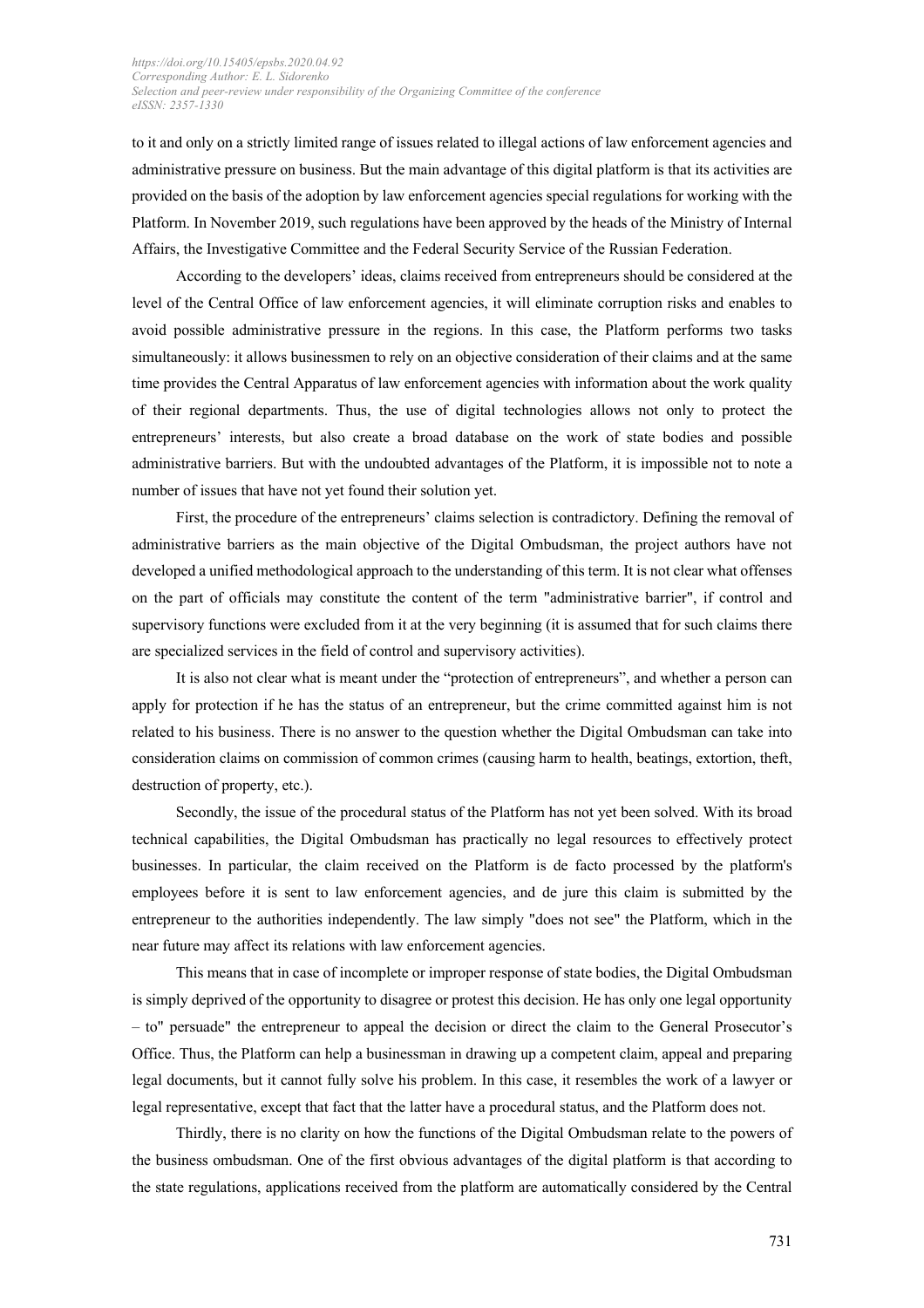Office, while the ombudsman can apply to regional authorities. But this advantage of the Platform in practice turns into its disadvantage. The fact is that the restriction of the consideration of cases by the Central Office automatically leaves out of the analysis of more than half of all claims related to pressure on business (in particular, the claim against the investigator's actions to higher authorities).

The platform has no procedural status, and its activities are regulated by bylaws. At the same time, the powers and the status of the business ombudsman are described in detail in a separate law – Federal law of May 7, 2013 № 78-FZ "On business ombudsmen in the Russian Federation". It stipulates not only the range of rights and duties of the ombudsman, but also his procedural possibilities for entrepreneurs' rights protection. And from these positions, the digital project is seen as a less effective one (Autio  $\&$  Levie, 2017).

Perhaps, the only advantage of the Platform over the ombudsman is the technical transparency of the claims registration and the impossibility of artificial understating or overstating the indicators.

Fourth, the issue of personal data security and the possibility of posting information about implemented projects on the website is still open. The duties of the Platform for the collecting and processing of personal data generally comply with the current legislation, but nevertheless some questions remain open: Can the data on the termination of a criminal case against an entrepreneur or other procedural documents be laid out in the public domain? May data on officials accused of committing crimes be published or not? Obtaining a consent from one of the parties of a legal conflict does not exclude the possibility of violating the rights of another party. Currently, these issues are hypothetical, but soon they can significantly limit the human rights functionality of the Platform because of the inability to post materials on the results of consideration of entrepreneurs' claims.

Fifth, neither at the legislative level, nor in the internal documents of the Platform, the issue of responsibility of its employees for the improper consideration of applications or for giving unprofessional or deliberately false advice to an entrepreneur is not solved. Taking into account the social significance of this project, the issue of the legal liability of the Platform consultants should be considered in more detail.

## **7. Conclusion**

Now the developers of the algorithm assume that the structures of the Ministry of Internal Affairs and the Investigative Committee will be responsible for respond to the entrepreneurs' claims, they will give an answer to the applicant, and therefore the responsibility is removed from the Platform experts. If the applicant is not satisfied with the answer, then the platform analysts will conduct an examination of the answer. But the criteria for assessing answers are still in development, as well as the questions of the experts' responsibility. In fact, the Platform experts perform the role of silent intermediaries in the relations between business and government, and therefore, they are not interested in performing their human rights functions in good faith. The official launch of this digital project will take place at the end of 2019. And despite the obvious legal gaps in its regulation, it is impossible not to recognize that the application of such platforms is a good example of the penetration of digital technology into the human rights sphere. It is significant that in the Russian digital platform, digital tools do not replace qualified lawyers, but perform a technical and very effective role – they provide the consideration transparency of claims and the objectivity of statistical information.